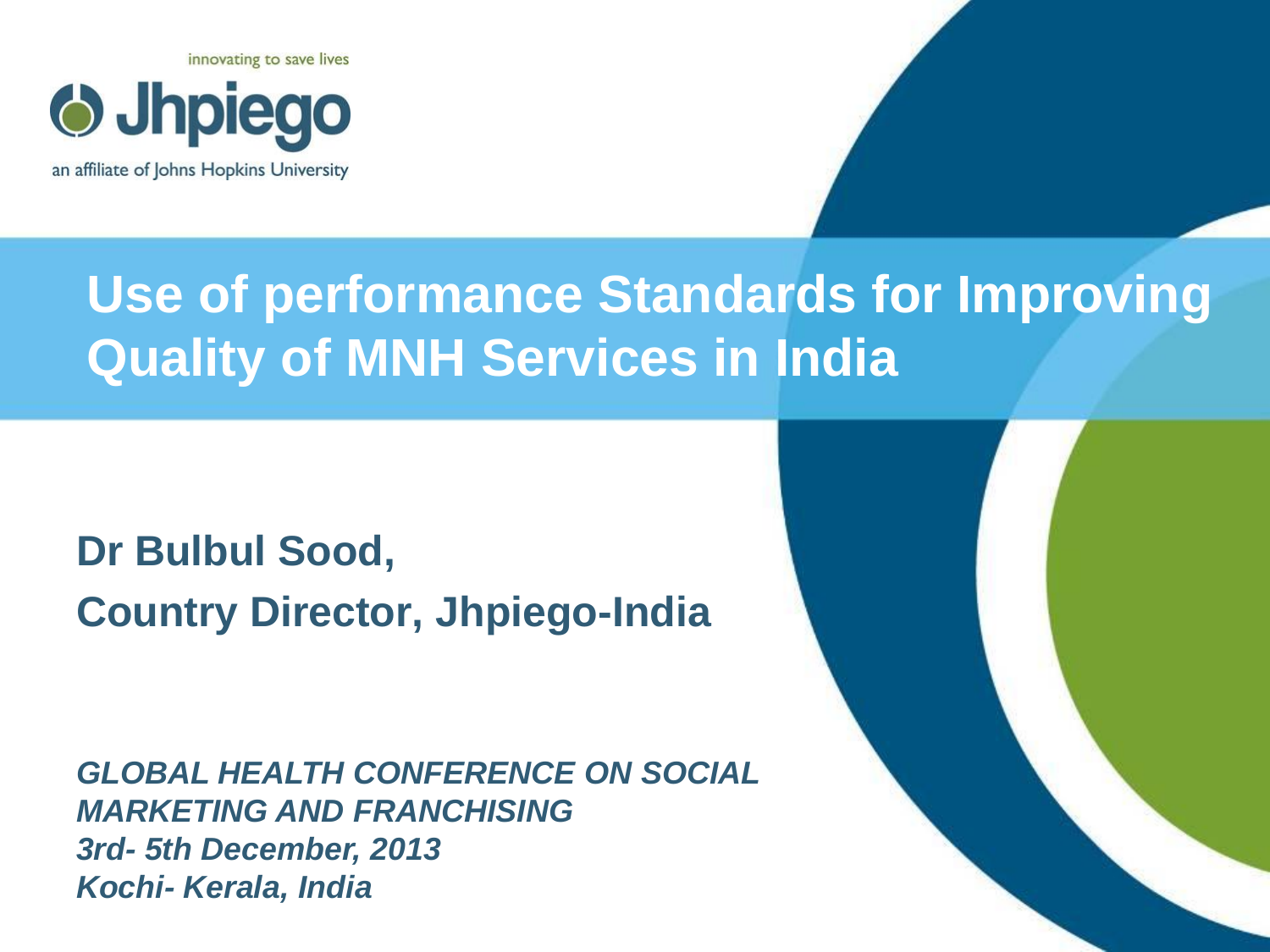### Common Determinants of Quality of Care

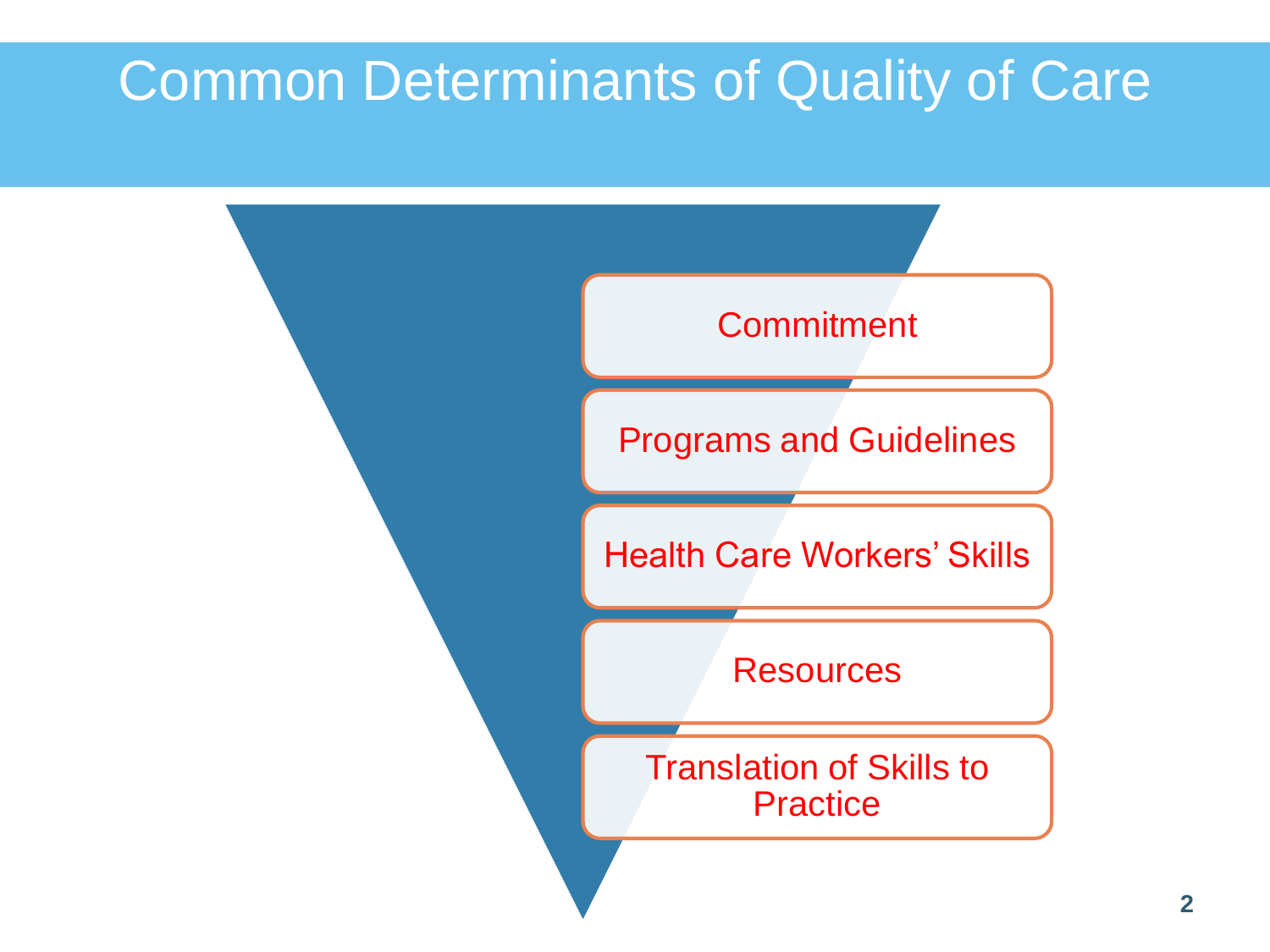## Performance Standards

- **A standard is a statement of expectation defining what do we want to achieve**
- **In the context of QoC, standards include statement of best practices related to abovementioned determinants**
- **Standards are presented in the way of an assessment tool with verification criteria for each standard**
- **Standards tell providers not only what to do but also how to do it**
- **Consists of four basic steps:**
	- **1. Set standards**
	- **2. Implement standards**
	- **3. Measure progress**

**A. P. Recognize/reward achievements** 



an affiliate of Johns Hopkins University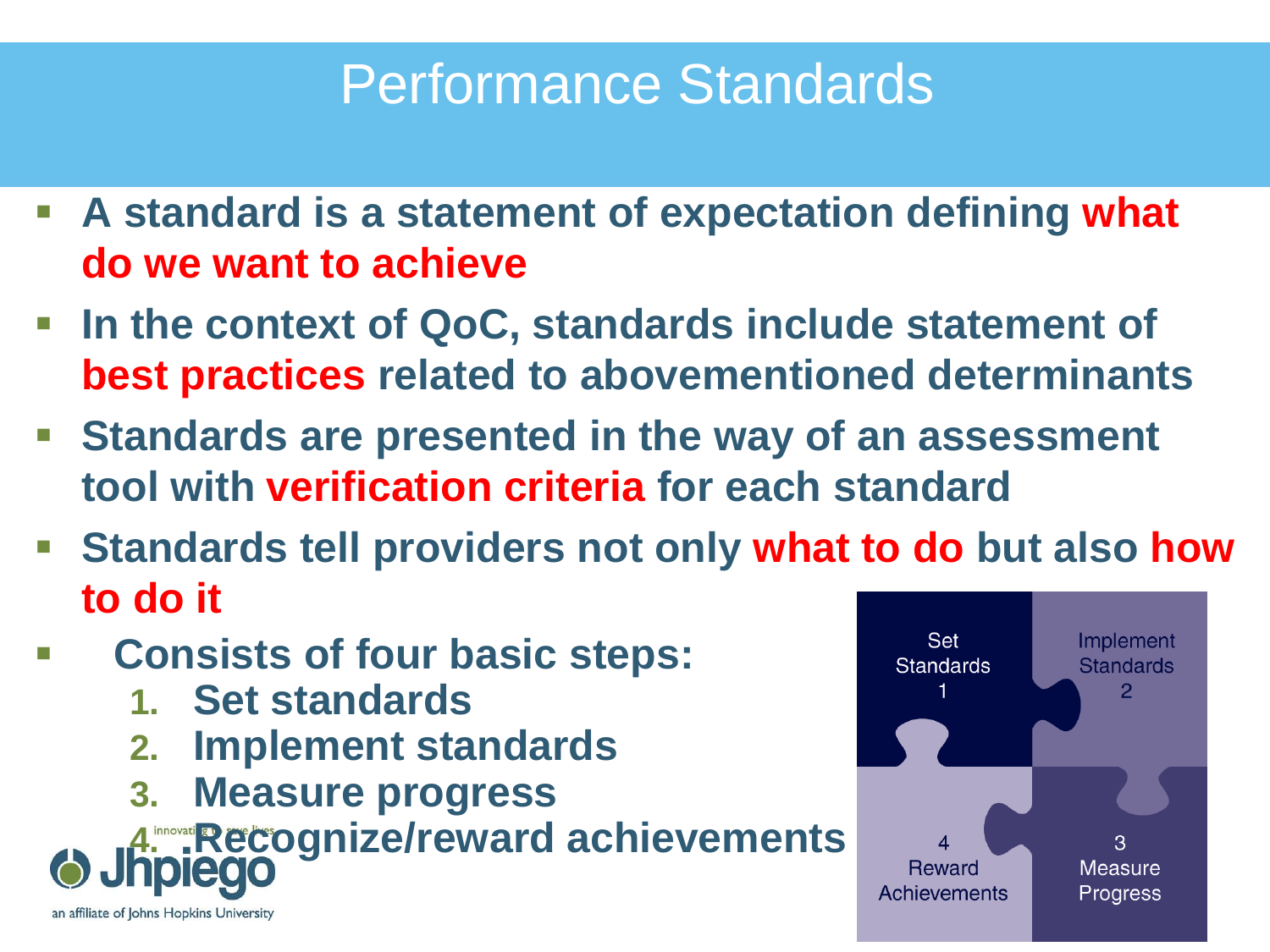#### Where are these Performance Standards being used in India???

#### **PSE**

- Implemented at Nursing and Midwifery teaching institutions
- Educational standards with focus on improving the quality of teaching

MNH

- Implemented at public and private sector health **facilities**
- Clinical standards with focus on intra- and immediate postpartum care

#### FPSD

- Implemented at public and private sector health facilities
- Focus on improving the quality of family planning services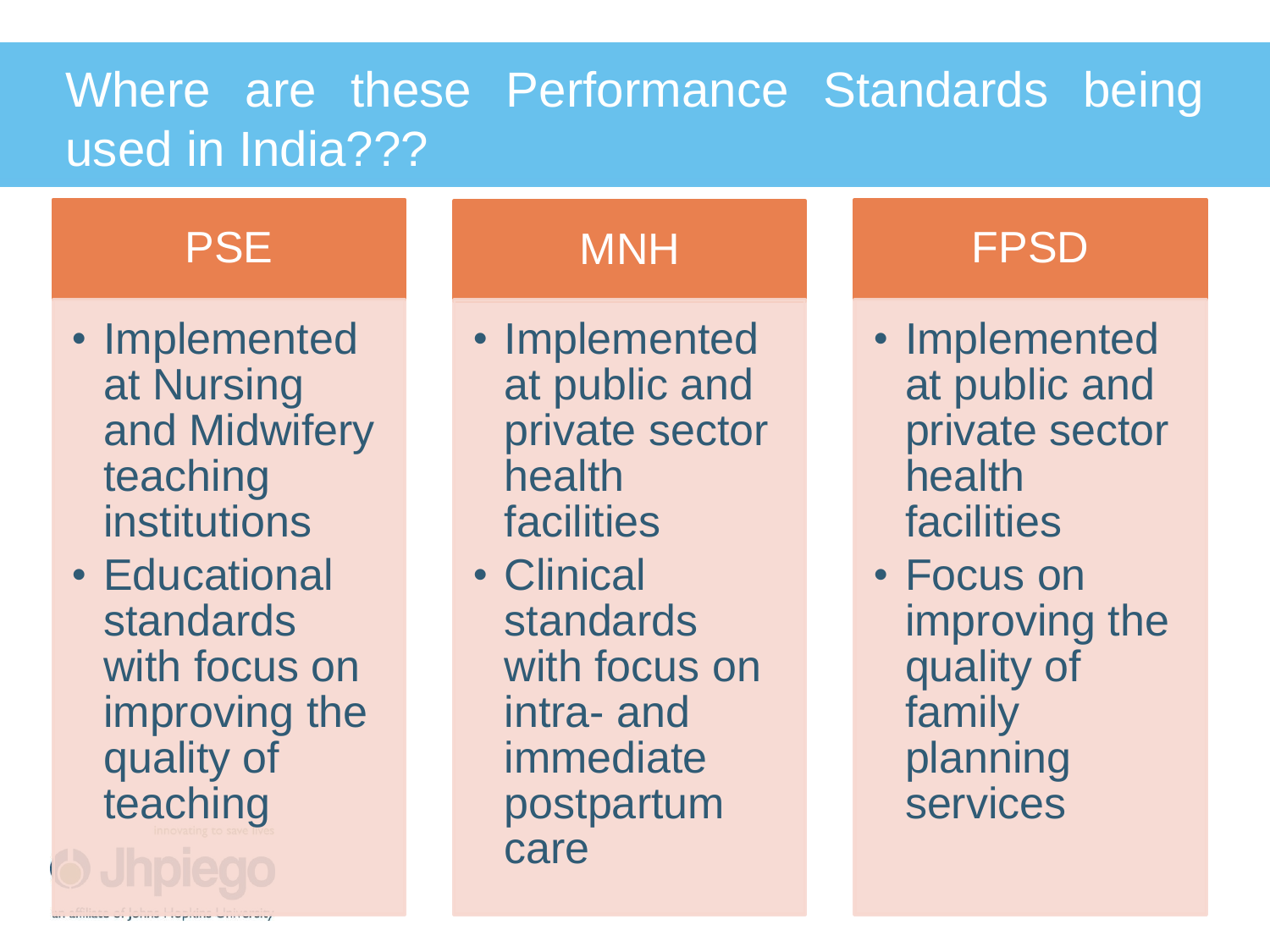#### Example: A Performance Standard to improve educational processes at ANM/GNM schools

| <b>PERFORMANCE</b><br><b>STANDARDS</b> | <b>VERIFICATION CRITERIA</b>                                                                                                                                                                   | <b>Baseline</b> | 1 <sub>1</sub> |
|----------------------------------------|------------------------------------------------------------------------------------------------------------------------------------------------------------------------------------------------|-----------------|----------------|
| <b>Nursing faculty have</b>            | Verify through review of administrative records if:                                                                                                                                            |                 |                |
| the required<br>qualifications.        | There is evidence that the GNM Principal has M.Sc. degree (with 3<br>years experience in teaching), BSc degree with 5 yr teaching<br>experience                                                | Y               |                |
|                                        | All nursing faculty have evidence of B.Sc. Nursing or DNEA with 2 yrs<br>professional experience years experience, at least two nursing faculty<br>have MCH/OB/Community/Pediatrics experience | Y               |                |
|                                        | Evidence exists of a total of two years of clinical practice experience<br>within the past five years for each faculty member or 20% of time is<br>spent in practice                           | N               | Y              |
|                                        | If nursing faculty is newly graduated, they must work a minimum of<br>20% in clinical area                                                                                                     | N               | Y              |
|                                        | Nursing faculty members who teach Midwifery have received at least<br>one MCH/FP/Newborn related knowledge update in the past two years                                                        | N               | Υ              |
|                                        | <b>SCORE</b>                                                                                                                                                                                   |                 | 15             |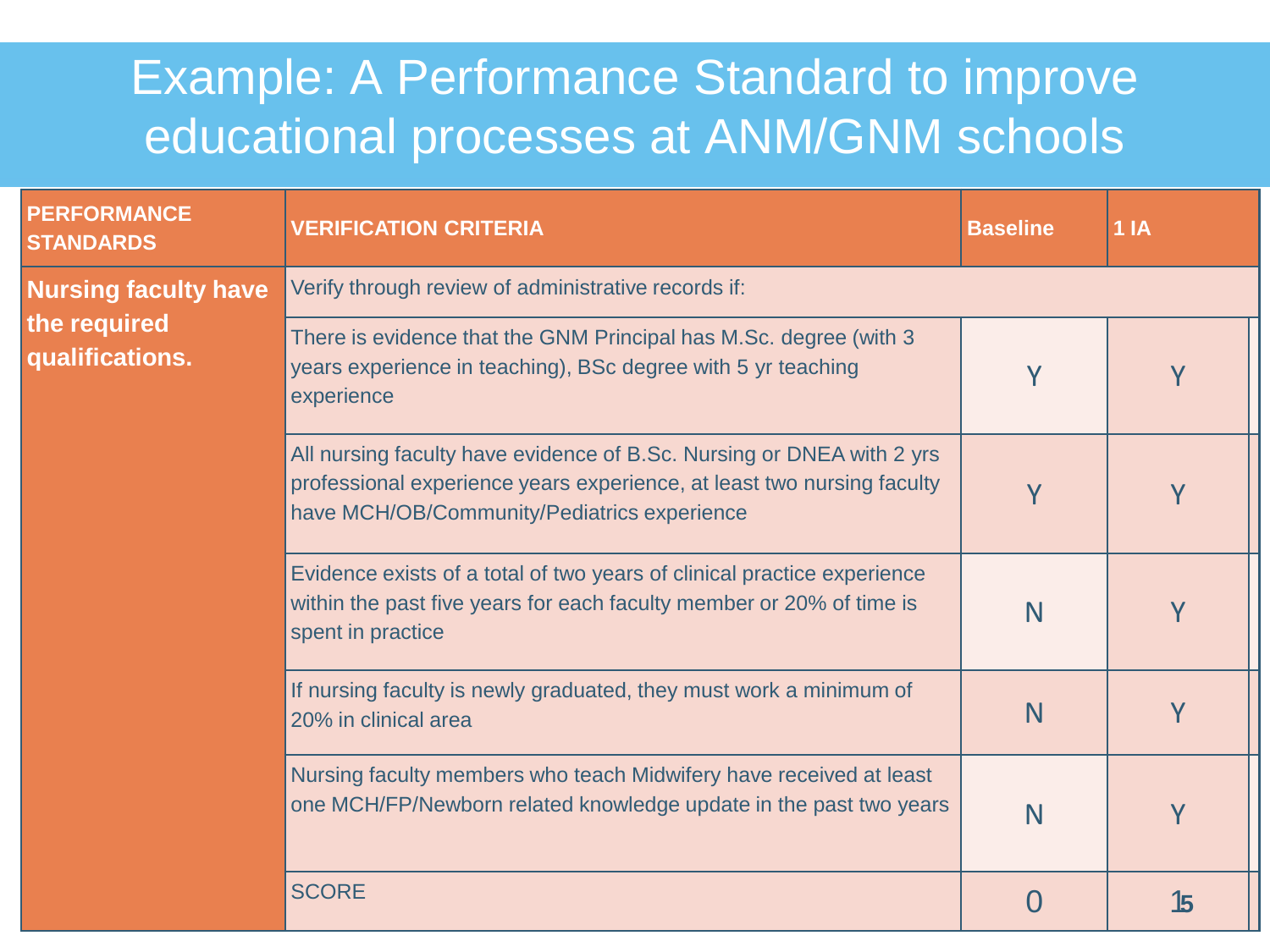## Performance Standards for improving PSE

|              | PERFORMANCE STANDARDS FOR NATIONAL NODAL<br>CENTERS FOR NURSING AND MIDWIFERY EDUCATION IN<br><b>INDIA</b> |
|--------------|------------------------------------------------------------------------------------------------------------|
|              | <b>MARCH 2010</b>                                                                                          |
| <b>USAID</b> |                                                                                                            |
|              | <b>CHIP</b>                                                                                                |

| <b>Sections Areas</b> |                                                 | <b>Number of</b><br><b>Standards</b> |
|-----------------------|-------------------------------------------------|--------------------------------------|
| 1.                    | Class room and practical instruction            | 15                                   |
| 2.                    | <b>Clinical instruction and practice</b>        | 17                                   |
| 3.                    | School infrastructure and training<br>materials | 13                                   |
| 4.                    | <b>School management</b>                        | 16                                   |
| 5.                    | <b>Clinical site practices</b>                  | 21                                   |
|                       | TOTAL                                           | 82                                   |

Standards implemented at 8 Nodal Centers and > 100 ANM/GNM Schools

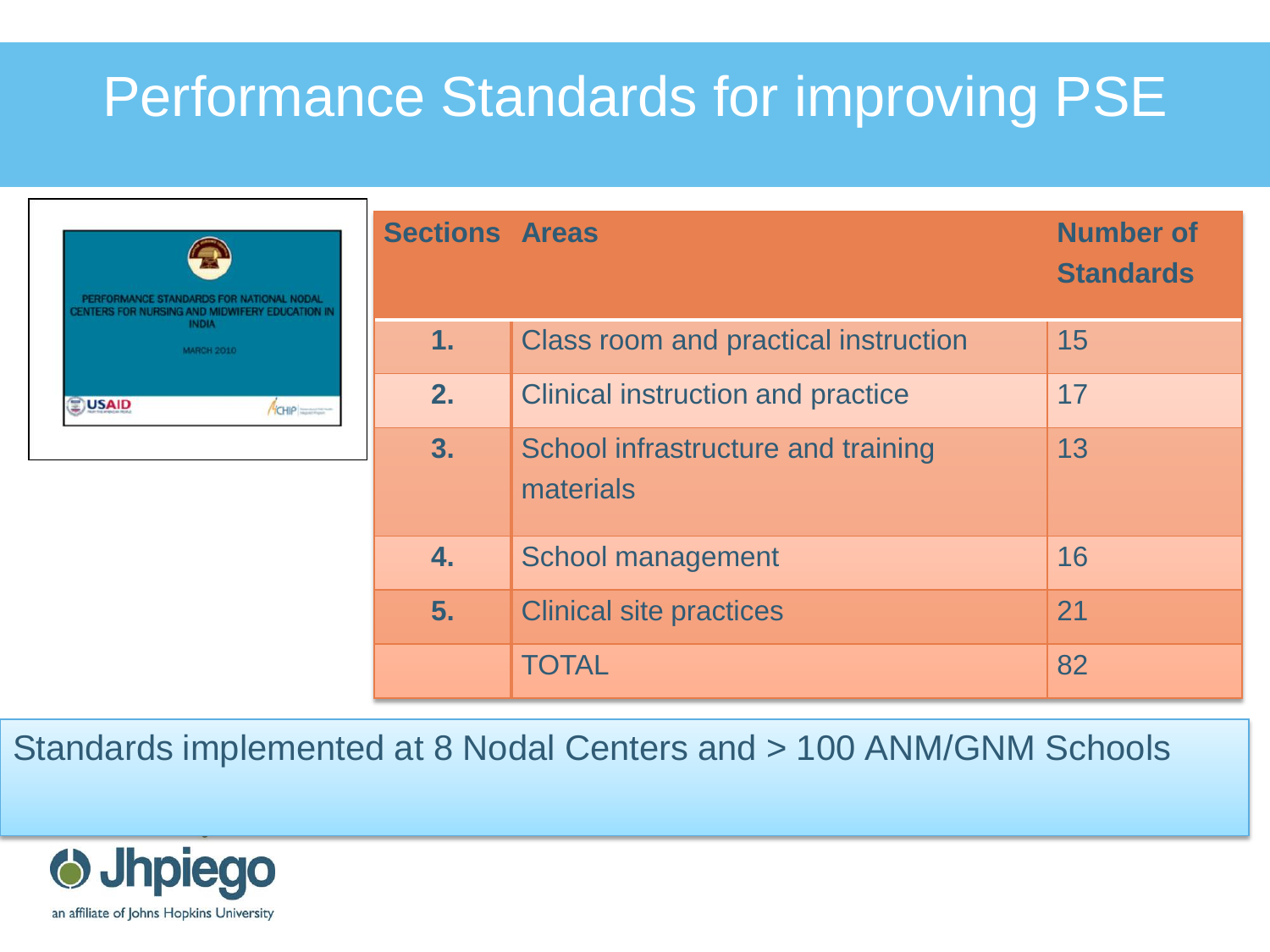## Performance Standards for Intrapartum and immediate postpartum care

■ 40 clinical standards applied at the clinical practice sites

|                          | No. | <b>Areas</b>                                                                | <b>Number of</b><br><b>standards</b> |
|--------------------------|-----|-----------------------------------------------------------------------------|--------------------------------------|
|                          | 1.  | Normal Labor and Delivery including Immediate<br><b>Newborn Care</b>        | 18                                   |
|                          | 2.  | Management of Antenatal, Intrapartum and Postpartum<br><b>Complications</b> | 7                                    |
|                          | 3.  | Post Natal Care for a Woman and the Neonate                                 | 8                                    |
|                          | 4.  | Infrastructure and Human Resources                                          | 7                                    |
| $\overline{\mathcal{A}}$ |     | <b>General total</b><br>an amiliate of Johns Hopkins University             | 40                                   |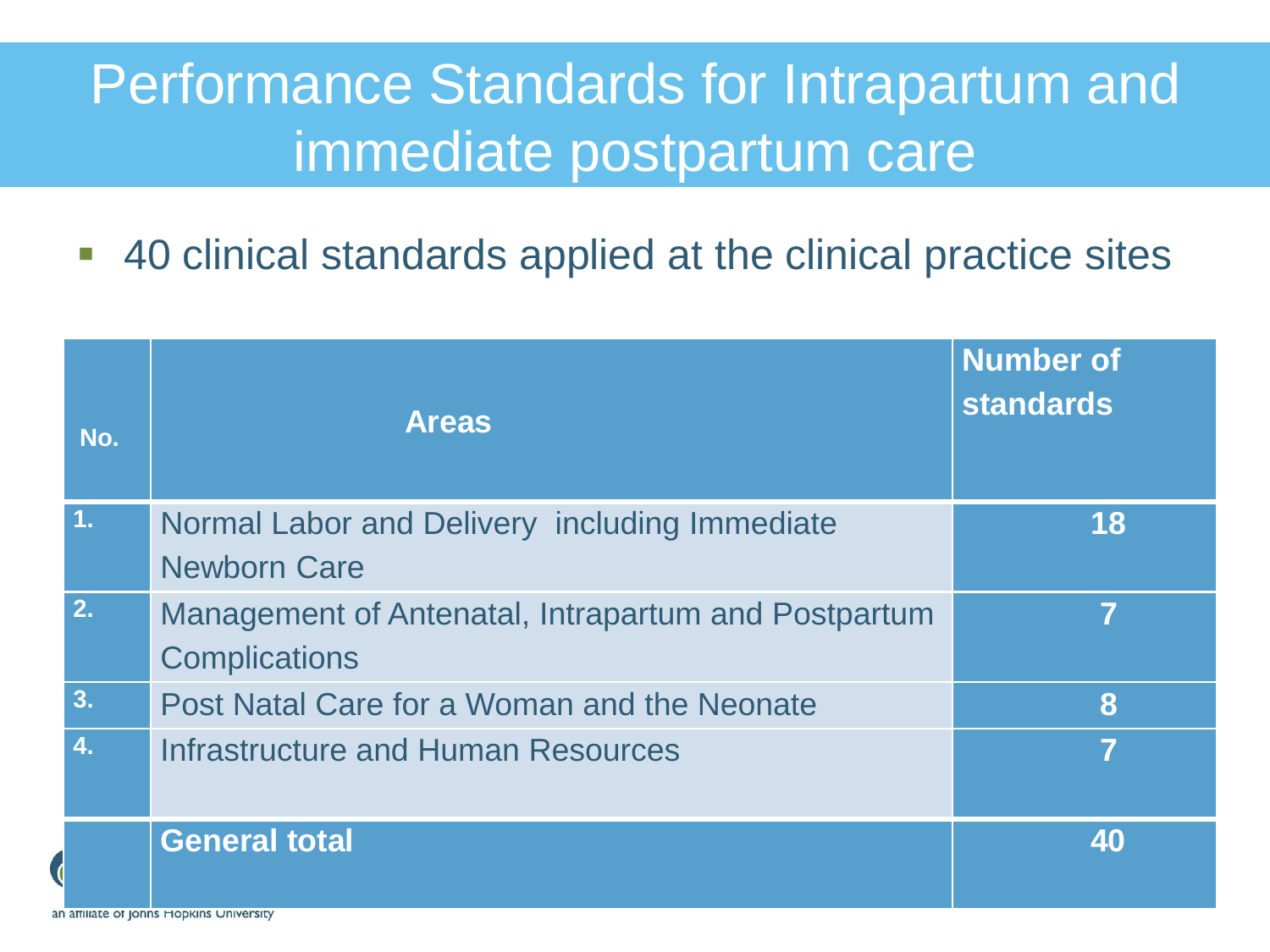## Process of Use of Performance Standards for Improving QoC

| <b>Develop</b>                                      | <b>Orient</b>                                                 | <b>Assess &amp;</b><br>Plan                                    | Implement                                         |
|-----------------------------------------------------|---------------------------------------------------------------|----------------------------------------------------------------|---------------------------------------------------|
| <b>Engage</b><br><b>stakeholders</b>                | <b>Orient</b><br>targeted<br>providers on<br><b>standards</b> | <b>Conduct</b><br><b>baseline</b><br>assessment                | <b>Implement</b><br>action plans<br><b>Assess</b> |
| <b>Develop</b><br>clinical<br><b>standards</b>      |                                                               | <b>Identify</b><br>gaps                                        | periodically<br>for progress                      |
| <b>Endorsed by</b><br>professional<br><b>bodies</b> |                                                               | <b>Prepare</b><br>action plan<br>for<br><i>improvemen</i><br>t | <b>Modify plan</b><br>responsive<br>to needs      |
| innovating to save lives                            |                                                               |                                                                |                                                   |

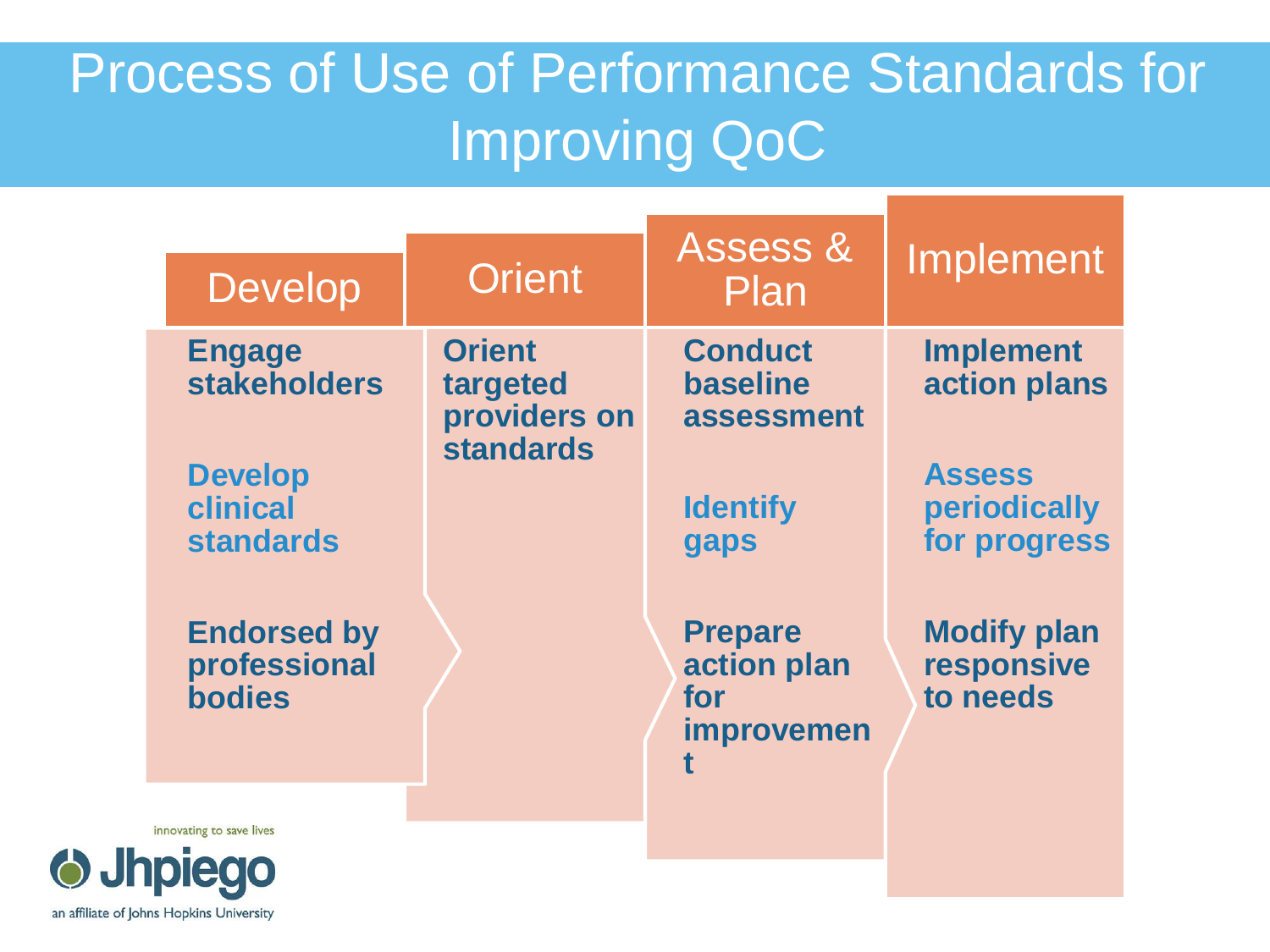### Activities Linked to Implementation of Performance **Standards**

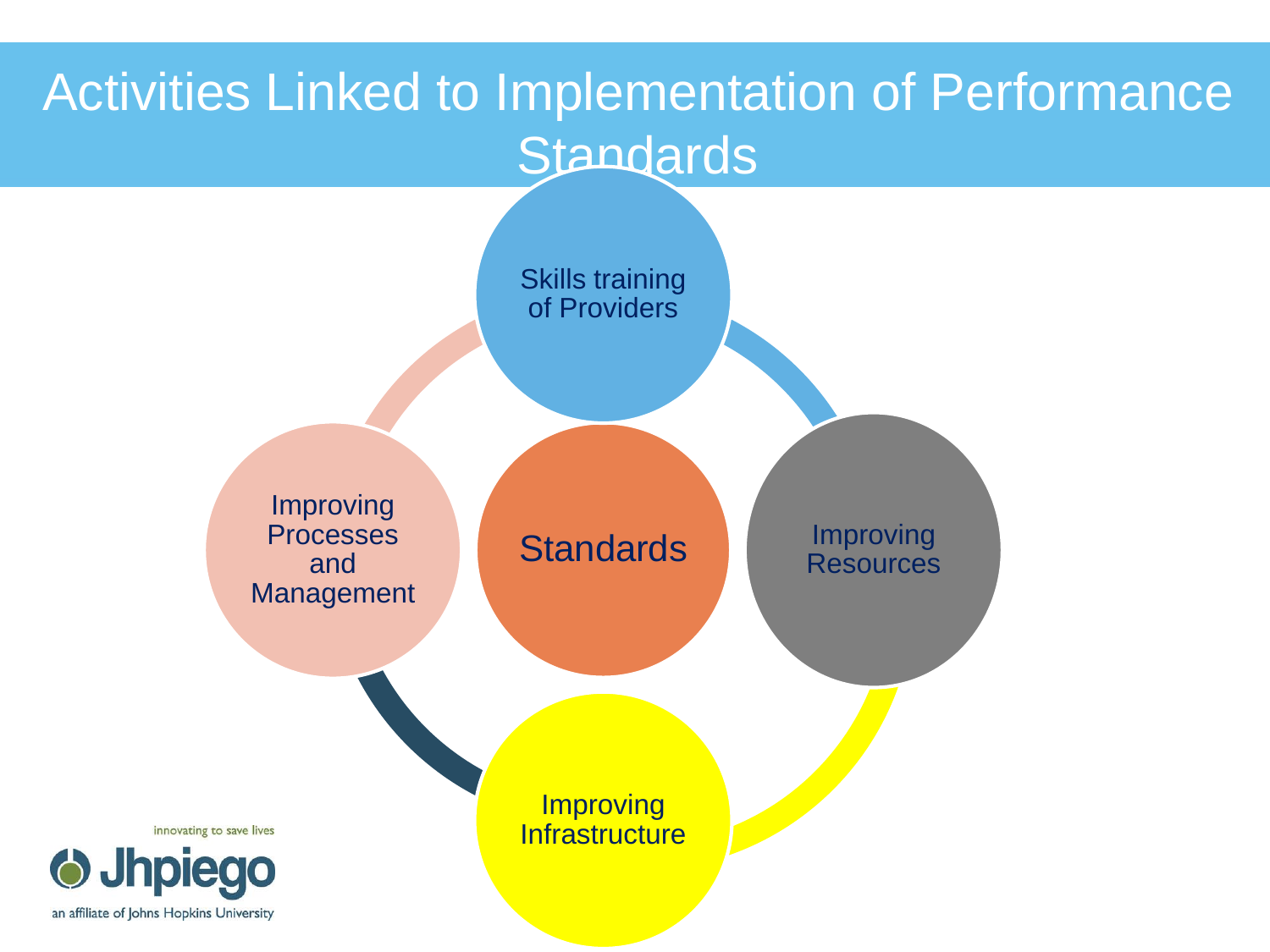#### Strengthening Training Infrastructure

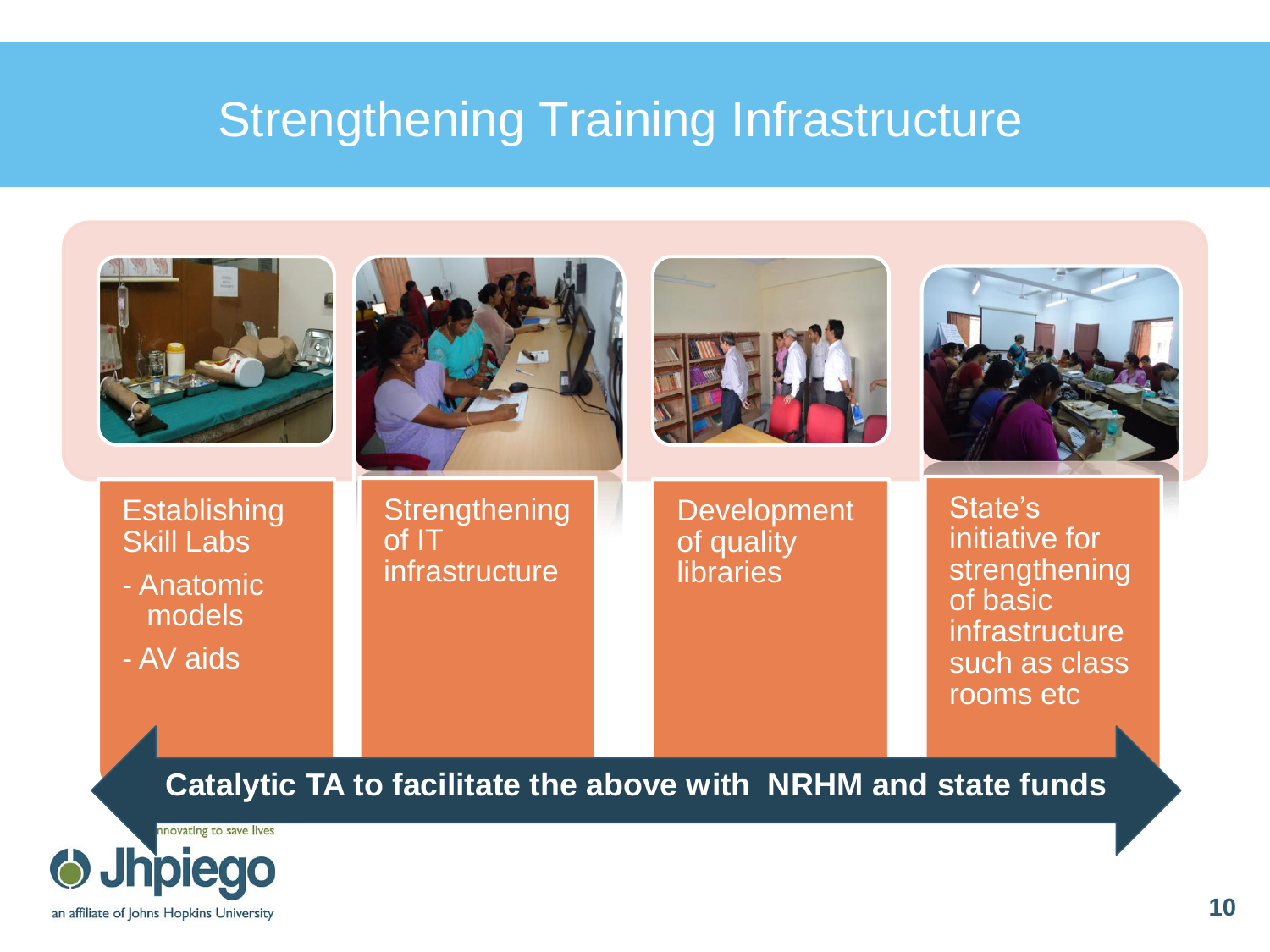## Monitoring & Evaluation



innovating to save lives

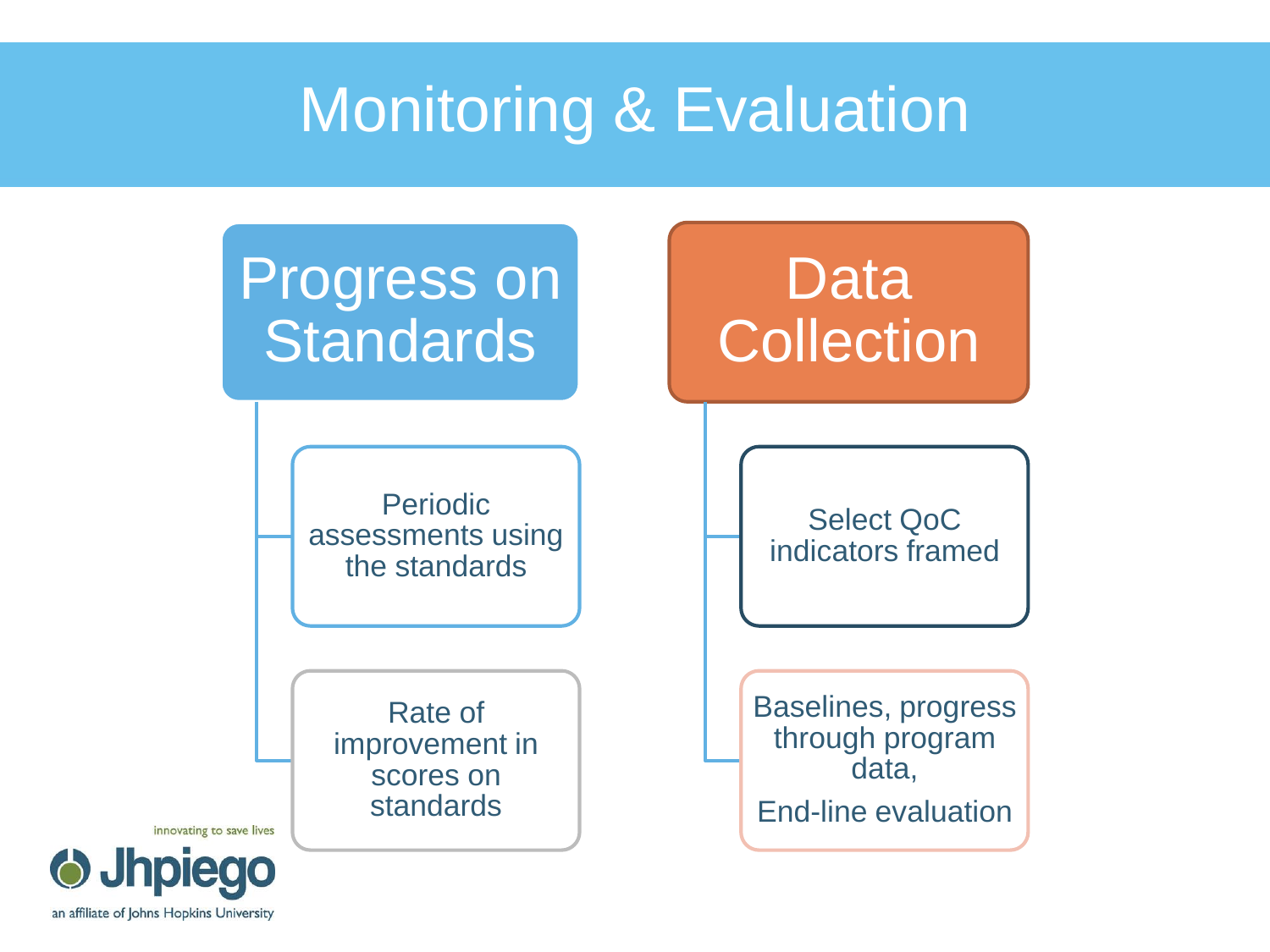## **Performance Standards for PSE at National Nodal Centers**

Quality improvement at the NNCs using the SBM-R approach



#### **Educational Standards**

#### **Clinical Standards**



**Jhpiego** an affiliate of Johns Hopkins University

innovating to save lives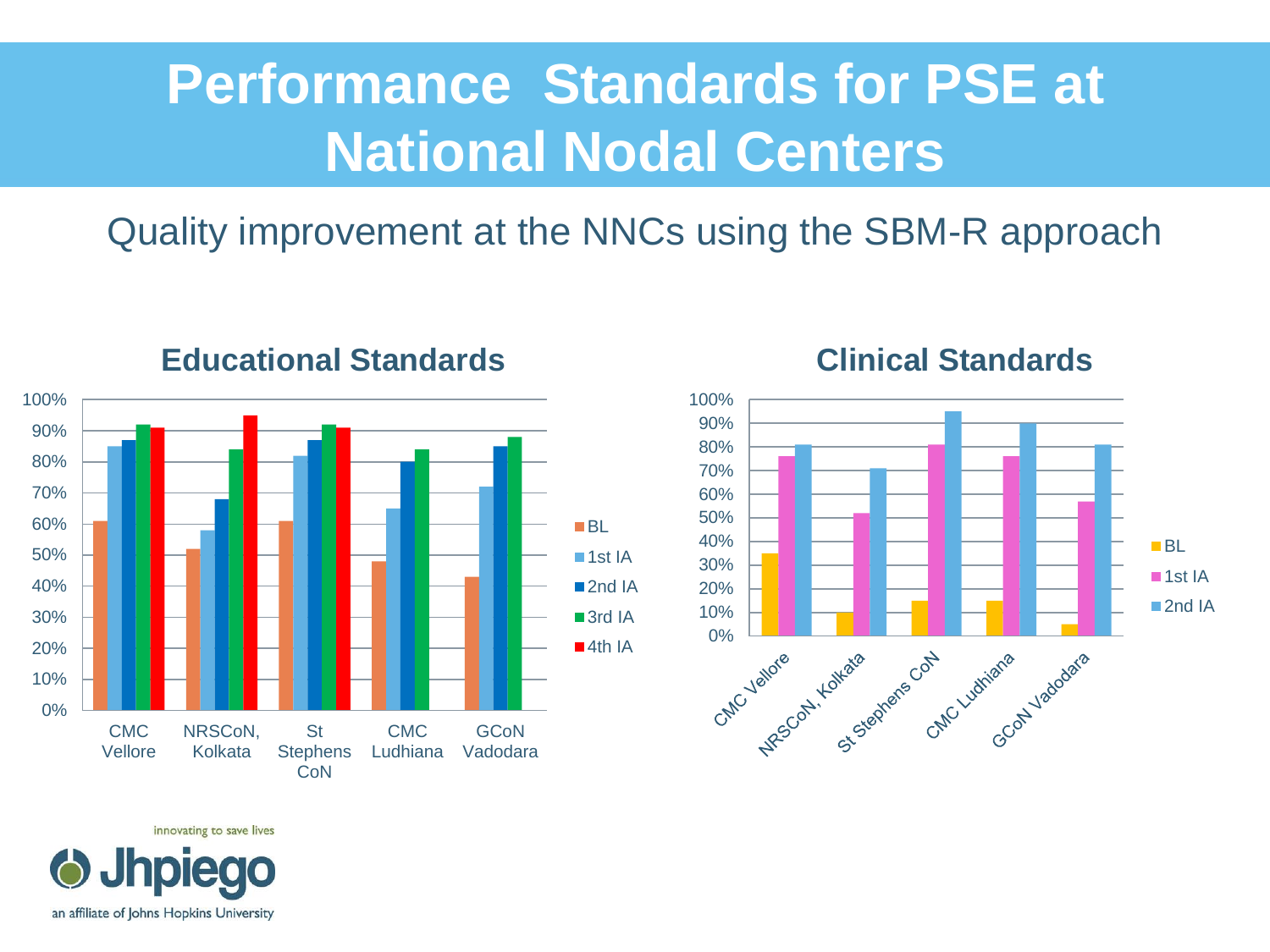#### **Performance Standards at ANMTCs in Uttarakhand**



an affiliate of Johns Hopkins University

**13**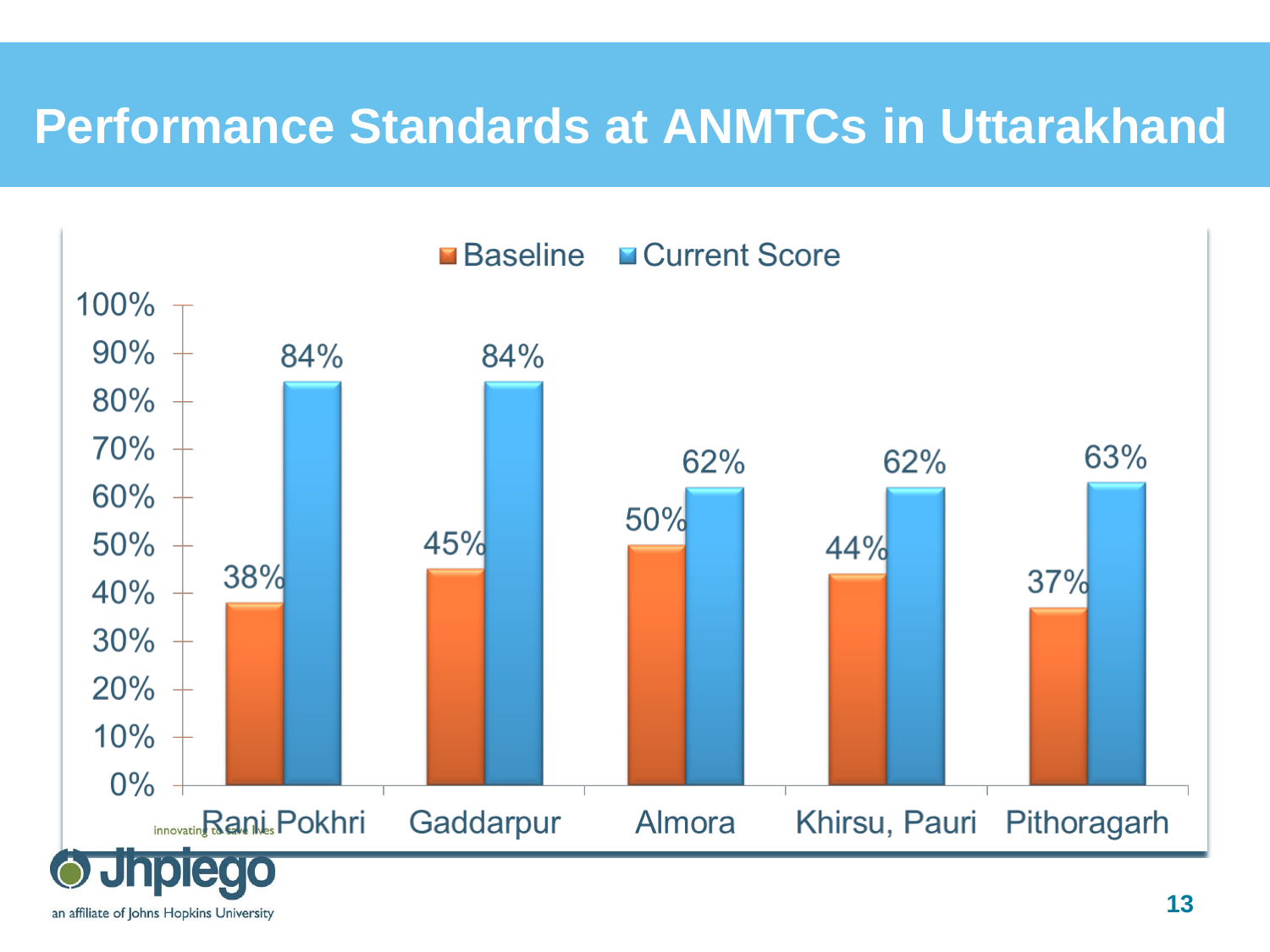## **Performance Standards at GNM Schools in Bihar**

**Baseline** Latest Assessment

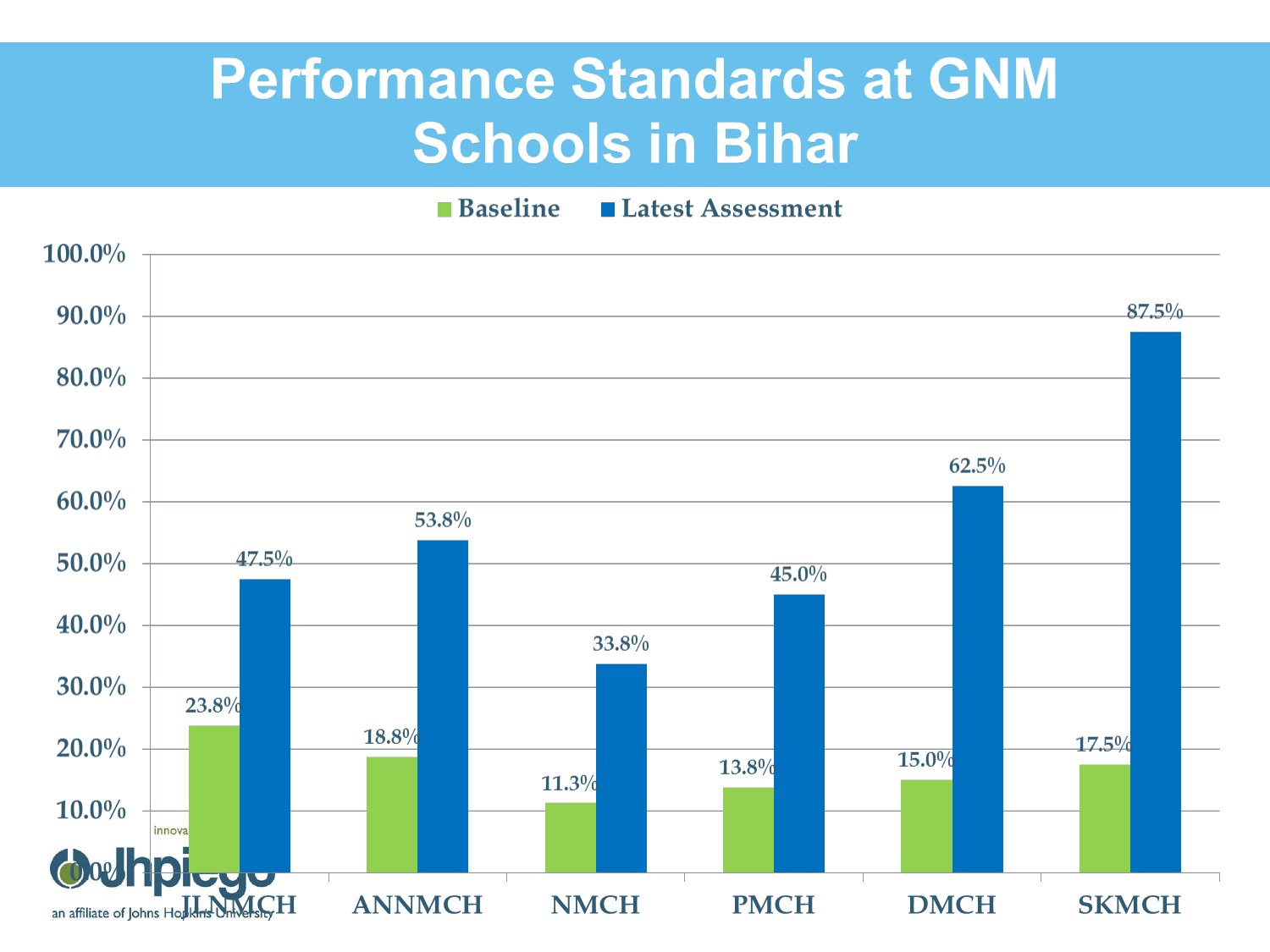#### **Performance Standards to Improve Quality of FP Services**



**All Three Assessments have been conducted on an average 6-8 months apart.**



innovating to save lives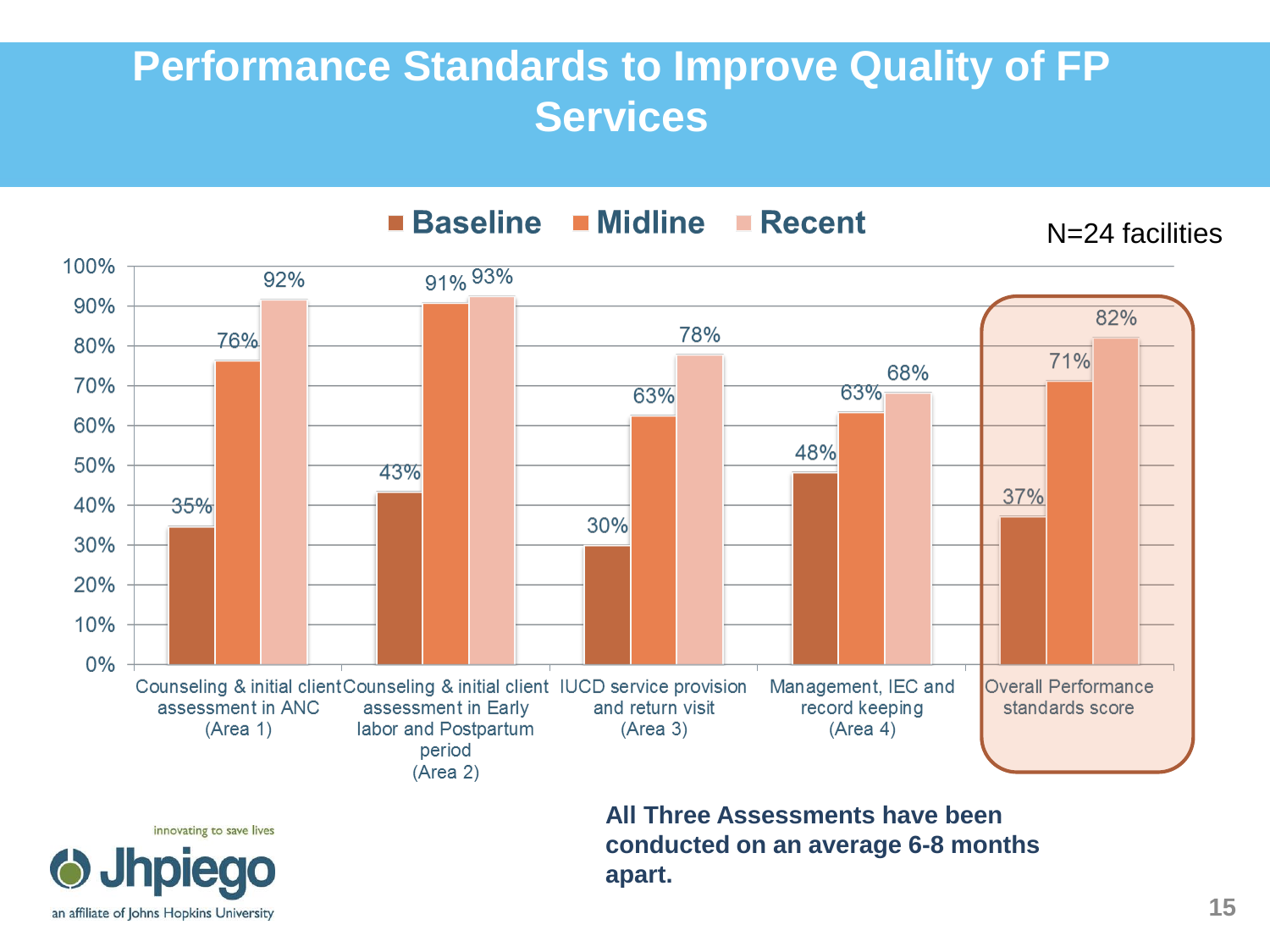#### **Performance standards for MNH in 13 facilities in Maharashtra**

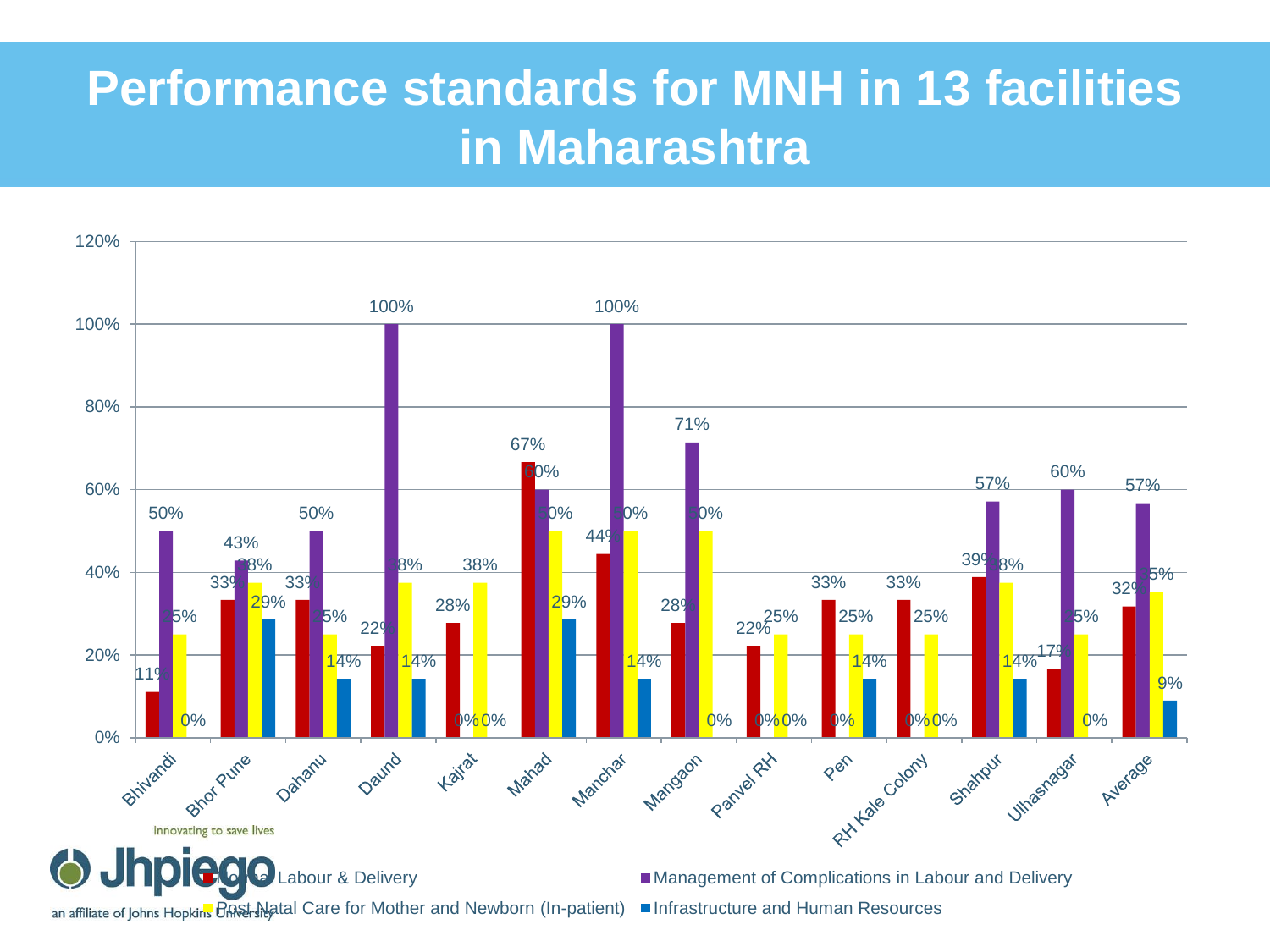# **Sustainability**

### **Stakeholders** Buy-in

- Multi-stakeholder consultations for setting up standards
- Periodic experience sharing

**Internally Driven** Process

• Self assessment and action planning by facility leaders and service providers

**Leveraging** Government Resources

6

an affi

• NRHM funds leveraged for filling-in infrastructure and resource gaps